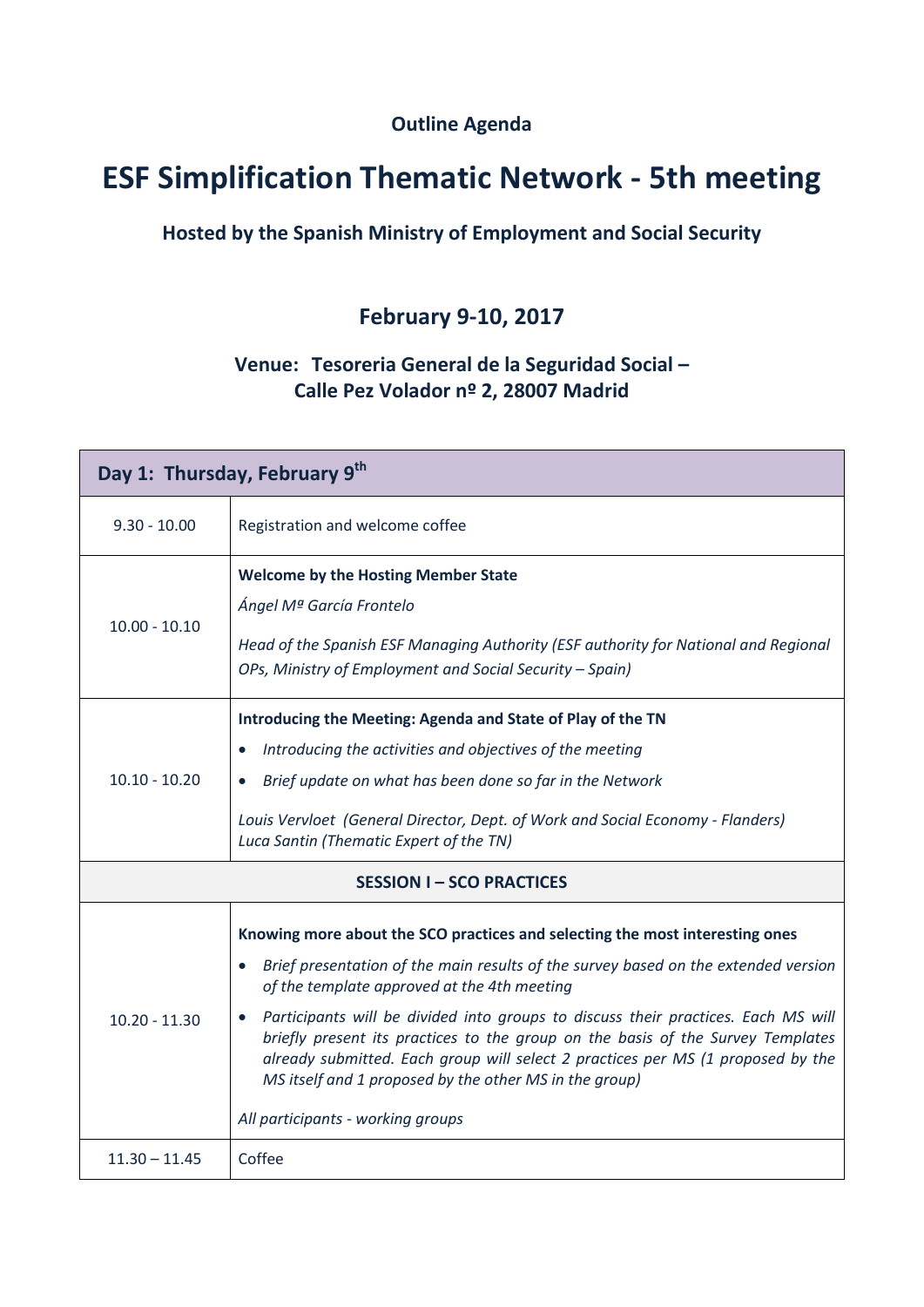| $11.45 - 13.00$ | Knowing more about the SCO practices and selecting the most interesting ones<br>(cont.)<br>All participants - working groups                                                                                                                                                                                                                                                                                                                                                                                                                                                                             |
|-----------------|----------------------------------------------------------------------------------------------------------------------------------------------------------------------------------------------------------------------------------------------------------------------------------------------------------------------------------------------------------------------------------------------------------------------------------------------------------------------------------------------------------------------------------------------------------------------------------------------------------|
| $13.00 - 14.00$ | Sandwich lunch                                                                                                                                                                                                                                                                                                                                                                                                                                                                                                                                                                                           |
| $14.00 - 15.00$ | Presenting the selected SCO practices to the audience<br>The groups report back in plenary session presenting the selected practices. For<br>each practice 2-3 main key findings should be presented.<br>1 Rapporteur per group reports back to the audience                                                                                                                                                                                                                                                                                                                                             |
| $15.00 - 16.00$ | Simplification in practice: the Spanish experience<br>The Spanish Authorities present their experiences in implementing Simplification<br>$\bullet$<br>within ESF, with particular reference to:<br>Coordinating authorities implementing SCO (training, guidelines, FAQs)<br>Presenting practices concerning how SCO are implemented in the regions:<br>coordination, issues and solutions<br>Introducing the discussion on "National Networks on Simplification"<br>A. Belén Sanz (ESF Managing Authority – Ministry of Employment and Social Security)<br>&<br>Representatives of the Spanish ESF IBs |
| $16.00 - 16.15$ | Coffee                                                                                                                                                                                                                                                                                                                                                                                                                                                                                                                                                                                                   |
| $16.15 - 17.30$ | How to represent the practices (designing the tool)<br>Joint design of the tool (template) that MS will use to represent the selected<br>practices, including:<br>Structure (sections) of the template<br>Key contents to be reported<br>Type and format of the annexes (e.g. Acts, Guidelines, Manuals).<br>All participants - joint discussion                                                                                                                                                                                                                                                         |
| 19:30           | <b>TN Dinner</b>                                                                                                                                                                                                                                                                                                                                                                                                                                                                                                                                                                                         |